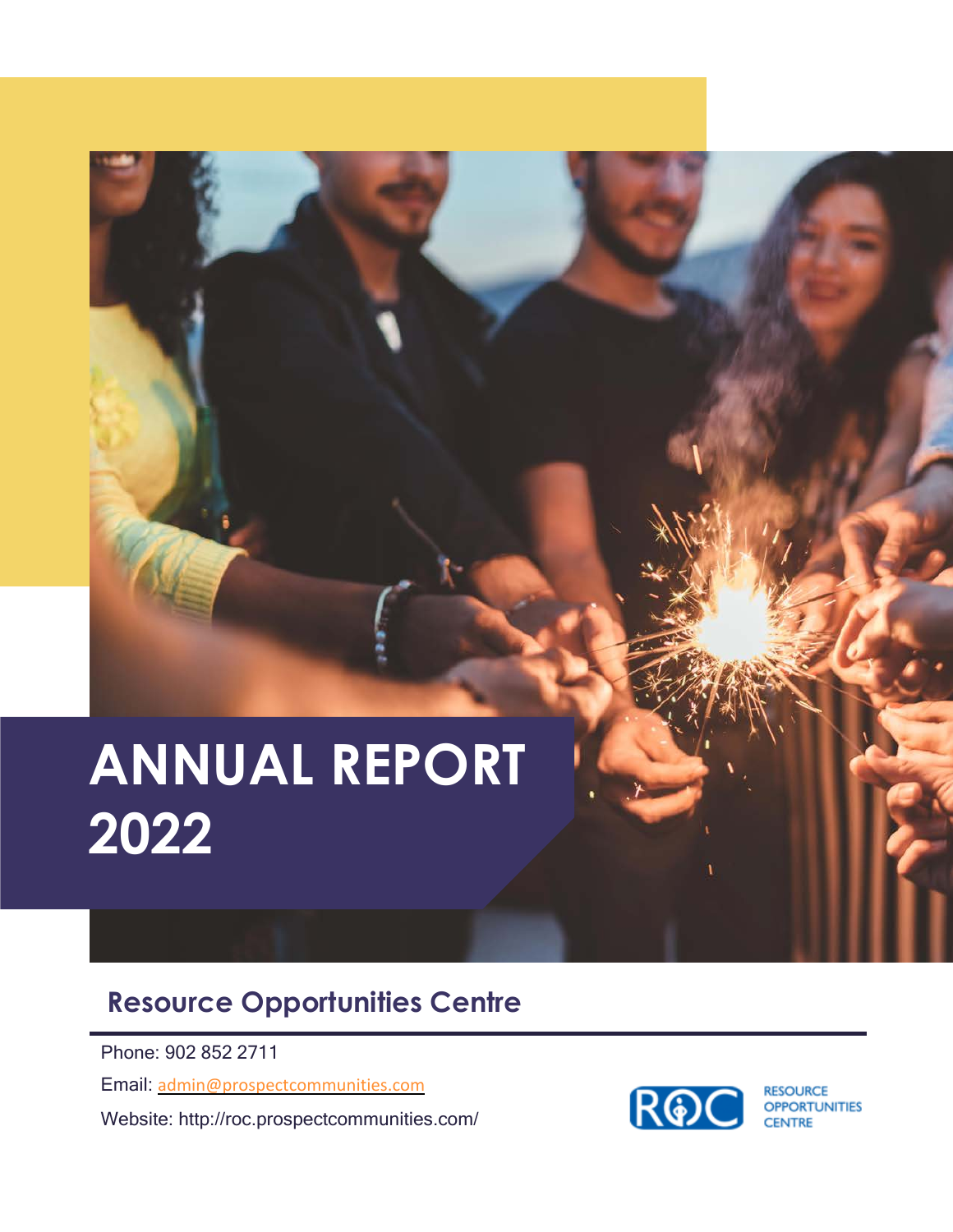## **CONTENTS**

|                                                                                                                                                                                                                                     |           | 3            |
|-------------------------------------------------------------------------------------------------------------------------------------------------------------------------------------------------------------------------------------|-----------|--------------|
|                                                                                                                                                                                                                                     |           | 3            |
| Our Values <u>experience</u> and the contract of the contract of the contract of the contract of the contract of the contract of the contract of the contract of the contract of the contract of the contract of the contract of th |           | $\mathbf{3}$ |
|                                                                                                                                                                                                                                     |           |              |
|                                                                                                                                                                                                                                     |           |              |
|                                                                                                                                                                                                                                     |           |              |
|                                                                                                                                                                                                                                     |           |              |
|                                                                                                                                                                                                                                     |           |              |
|                                                                                                                                                                                                                                     |           | 9            |
|                                                                                                                                                                                                                                     |           | 11           |
|                                                                                                                                                                                                                                     |           | 15           |
|                                                                                                                                                                                                                                     |           |              |
|                                                                                                                                                                                                                                     | <b>20</b> |              |
| Nominees: <u>www.communications.communications.com</u>                                                                                                                                                                              |           | 20           |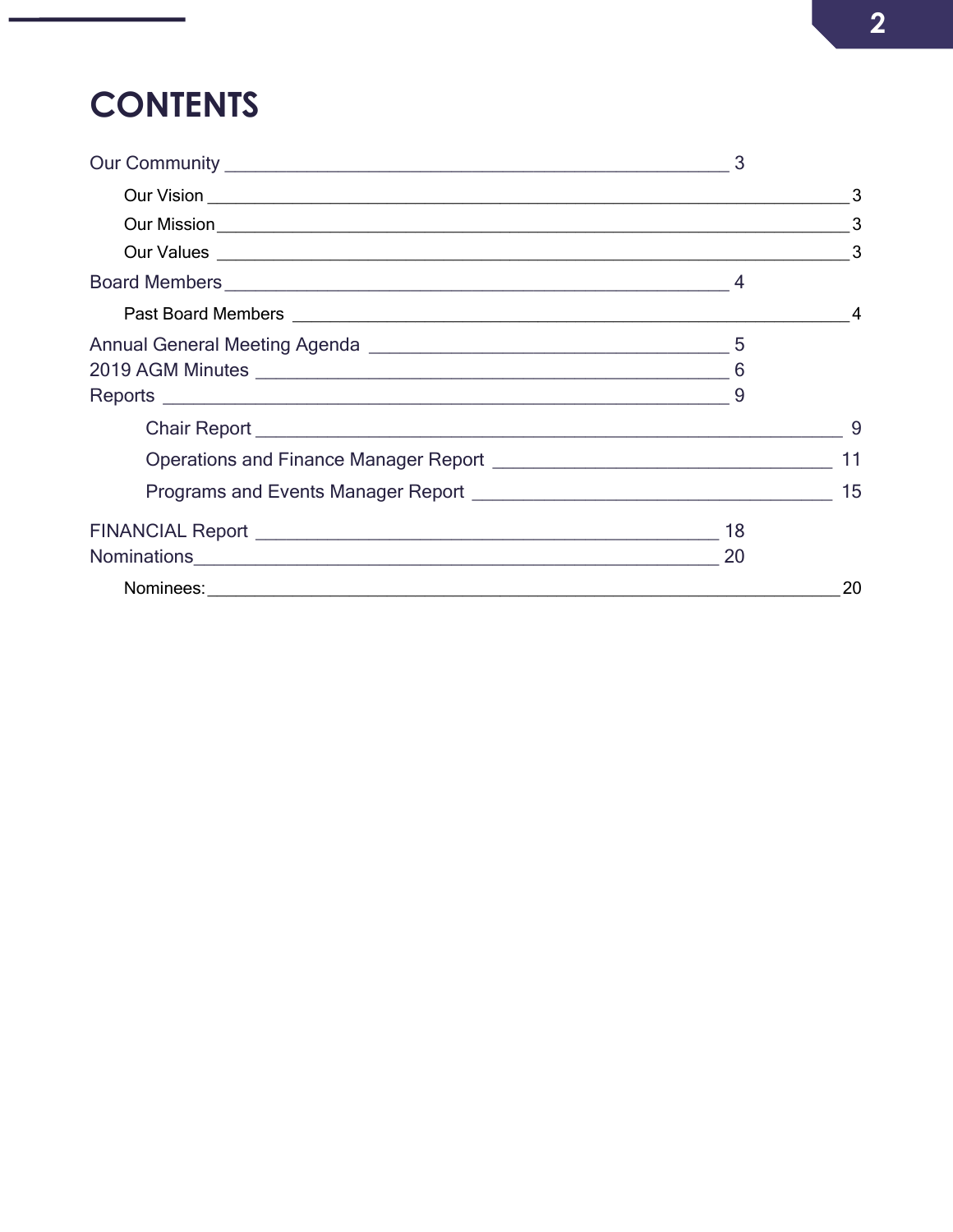## **OUR COMMUNITY**

### **Our Vision**

To encourage & promote a welcoming, innovative, and thriving community.

### **Our Mission**

The ROC is an organization dedicated to sustainability and community development through the delivery of diverse recreational, educational, cultural, social, and technology-related opportunities.

### **Our Values**

#### **Accountability**

We are accountable to our membership, the citizens from Goodwood to West Dover; our funding partners; and our stakeholders.

#### **Sustainability**

Sustainability is key to keep our organization healthy and active, enabling us to deliver on our vision & mission.

#### **Partnerships**

We believe in community over competition; there is strength and innovation in partnerships.

#### **Sharing information freely**

We believe community development and collaboration starts with sharing information.

#### **Community identity**

We believe in honoring and celebrating community identity in our diverse service area.

#### **Quality of life**

We believe an enhanced quality of life for our community comes from a holistic view of health that supports physical and mental wellbeing through lifelong learning, social connection and opportunities for employment.

#### **Volunteerism**

We rely on volunteers in every aspect of our organization and value the time, talent, and passion volunteers contribute to achieving of our vision and mission.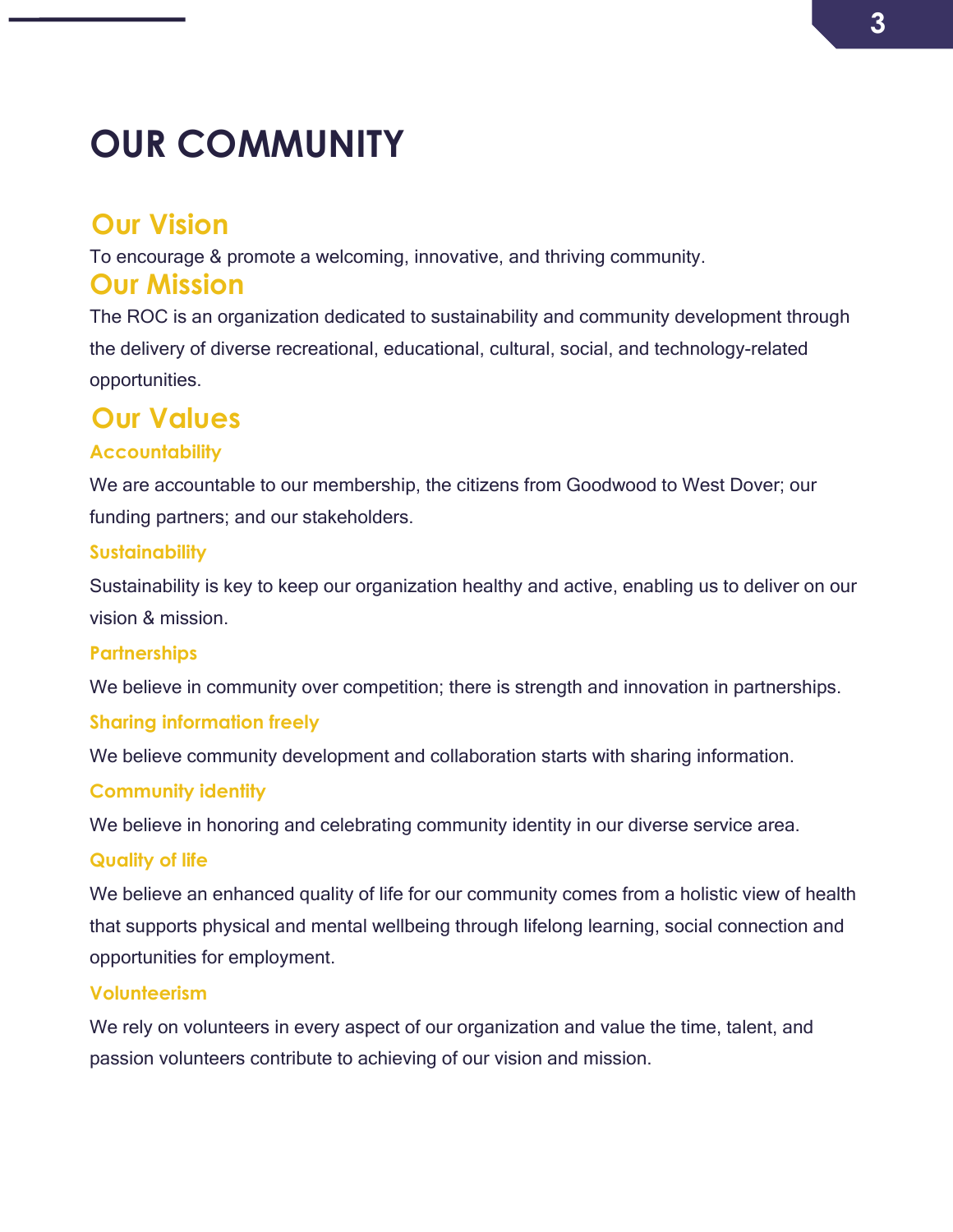## **BOARD MEMBERS**

| <b>ACTING CHAIR</b> | Term Commenced: Dec 2021            |
|---------------------|-------------------------------------|
| Sara Allain         | Term due to be completed: June 2022 |
| <b>TREASURER</b>    | Term Commenced: June 2018           |
| <b>Brad Knight</b>  | Term due to be completed: June 2022 |
| <b>SECRETARY</b>    | Term Commenced: Jan 2022            |
| Marly MacDonald     | Term due to be completed: June 2022 |
| <b>DIRECTOR</b>     | Term Commenced: Dec 2021            |
| Derek Minney        | Term due to be completed: June 2022 |

### **Past Board Members**

| <b>DIRECTOR</b>          | Term Commenced: June 2019 |
|--------------------------|---------------------------|
| <b>Nicole Slaunwhite</b> | Resigned: May 2022        |
| <b>DIRECTOR</b>          | Term Commenced: June 2017 |
| <b>Rob Gilbert</b>       | Resigned: January 2022    |
| <b>DIRECTOR</b>          | Term Commenced: June 2019 |
| Al Goodyer               | Resigned: 2021            |
| <b>DIRECTOR</b>          | Term Commenced: June 2019 |
| <b>Coralee Carter</b>    | Resigned: 2021            |
| <b>DIRECTOR</b>          | Term Commenced: June 2019 |
| Lisa Ferguson            | Resigned: 2021            |
| <b>DIRECTOR</b>          | Term Commenced: June 2019 |
| John Whitlam             | Resigned: 2020            |
| <b>DIRECTOR</b>          | Term Commenced: June 2019 |
| <b>Peggy Gilbert</b>     | Resigned: 2020            |
| <b>DIRECTOR</b>          | Term Commenced: June 2018 |
| <b>Art Gilbert</b>       | Resigned: 2020            |
| <b>DIRECTOR</b>          | Term Commenced: June 2019 |
| <b>Bill Aasvangen</b>    | Resigned: 2019            |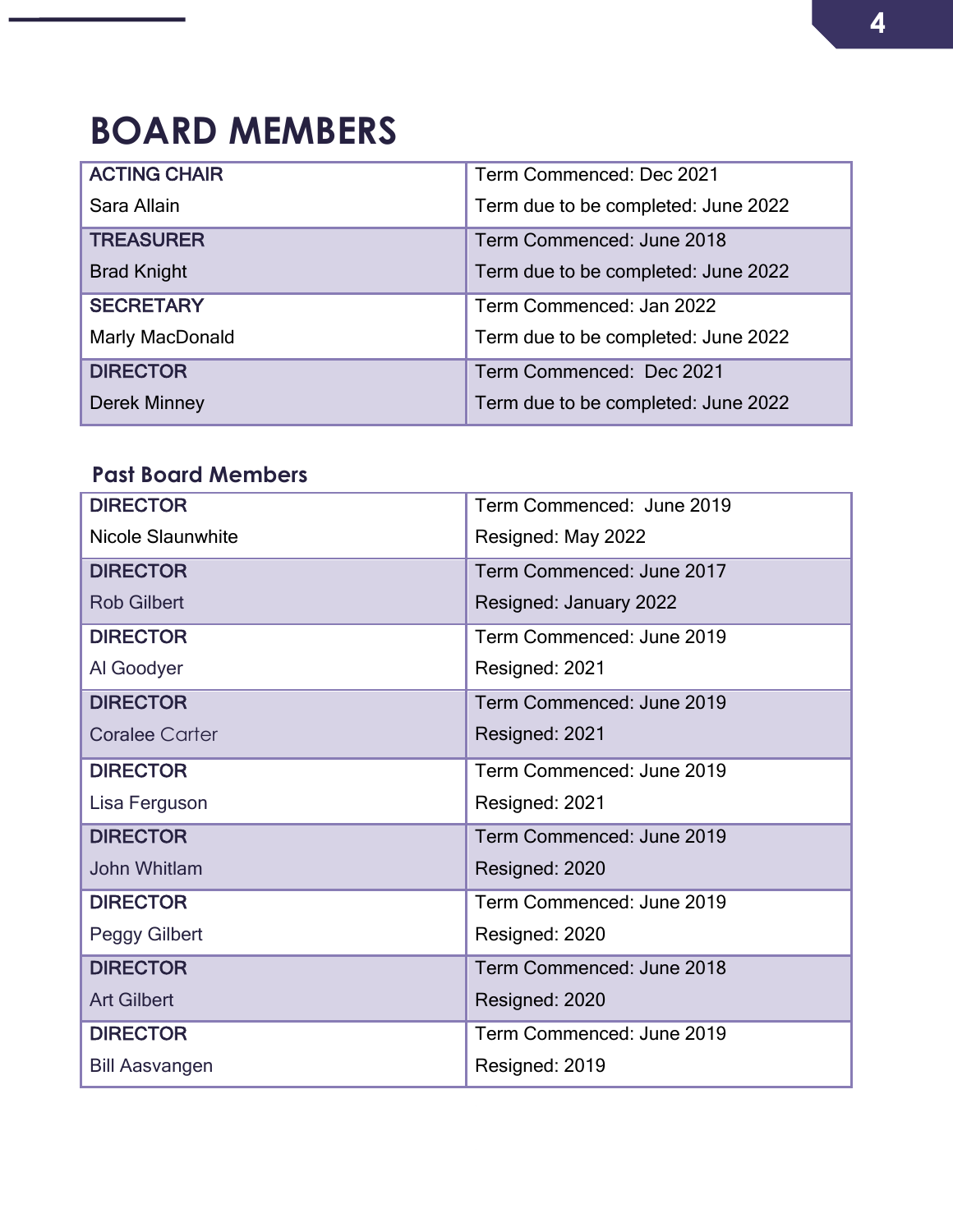## **ANNUAL GENERAL MEETING AGENDA**

| <b>Order</b>     | <b>Agenda Item</b>                          | <b>Description</b>                                                                                                                                                              | <b>Responsibility</b>                         |
|------------------|---------------------------------------------|---------------------------------------------------------------------------------------------------------------------------------------------------------------------------------|-----------------------------------------------|
| $\mathbf{1}$ .   | Call to Order                               | Welcome and Introductions<br>$\equiv$                                                                                                                                           | Chair                                         |
| 2.               | <b>Roll Call</b>                            | Determine if there is quorum.<br>$\overline{\phantom{a}}$                                                                                                                       | Secretary                                     |
| 3.               | Approval of the<br>Agenda                   | Request if there are additions/revisions<br>to the agenda.<br>Motion to accept the Agenda<br>$\blacksquare$<br>Disclosure of conflicts of interests<br>$\overline{\phantom{a}}$ | Chair                                         |
| $\overline{4}$ . | Approval of<br>minutes from<br>the 2019 AGM |                                                                                                                                                                                 | Chair                                         |
| 5.               | <b>Board and Staff</b><br>Reports           | 1. Chairs Report<br>2. Operations and Finance Manager Report<br>3. Programs and Events Manager Report                                                                           | Sara Allain<br>Amy Hockin<br>Jessica McCarron |
| 6.               | <b>Financial Report</b>                     | Review of the Financial Reports 2019-<br>$\Box$<br>2021                                                                                                                         | Treasurer                                     |
| $\overline{7}$   | Special orders                              | <b>Election of Directors</b>                                                                                                                                                    | Chair                                         |
| 10.              | Announcements                               | Meeting of the Directors<br>$\overline{\phantom{a}}$                                                                                                                            | Chair                                         |
| 11.              | Adjournment                                 |                                                                                                                                                                                 | Chair                                         |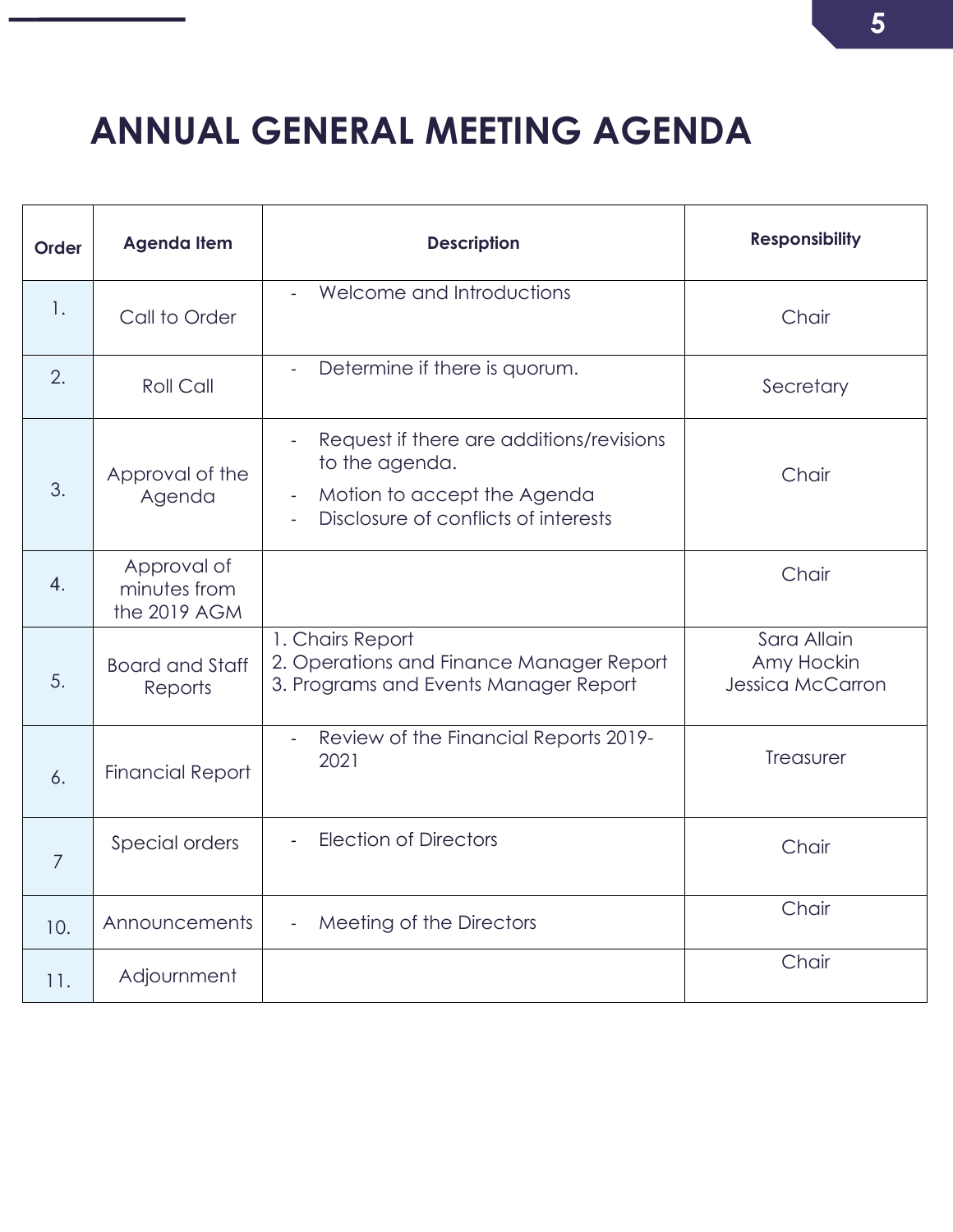## **2019 AGM MINUTES**

#### ANNUAL GENERAL MEETING RESOURCE OPPORTUNTIES CENTRE JUNE 10, 2019 6:30 PM – PROSPECT ROAD COMMUNITY CENTRE

#### Note: These minutes are considered draft until ratified at the next general meeting of the society.

#### **1. Welcome and Call to Order:**

Chair Al Goodyer called the meeting to order at 6:32 PM. The following individuals signed the attendance sheet, indicating quorum was met, and the meeting proceeded:

Al Goodyer, Prospect; John Whitlam, Brookside; Coralee Carter, Hatchet Lake; Bill Aasvangen, White's Lake; Rob Gilbert, East Dover; Art Gilbert, White's Lake; Peg Gilbert, White's Lake; Bradley Knight, Prospect Bay; Amy Hockin, Prospect Village; Shirley Jollimore, Hatchet Lake; Lisa Ferguson, Prospect Bay; David Thomas, Terence Bay; Jessica Morrissey, Hatchet Lake; and Lucy Sharratt, Terence Bay.

#### **2. Approval of Minutes 2018 AGM**

Moved by John Whitlam, seconded by Brad Knight (both present at 2018 AGM). **Motion carried.**

#### **3. ROC Staff Reports:**

- **a. Report from Executive Director (attachment 1).** Shirley Jollimore filed the report. Motion to accept the report as submitted from John Whitlam, seconded by Lisa Ferguson. **Motion carried.**
- **b. Report from Facility Maintenance Manager (attachment 2).** David Thomas filed the report. Motion to accept the report as submitted from Lisa Ferguson, seconded by Art Gilbert.
- **c. Report from Finance and Operations Manager: Operations Report (attachment 3).** Amy Hockin filed this report. Motion to accept the report as submitted from Art Gilbert, seconded by Lisa Ferguson. **Motion carried.**
- **d. Report from Programs and Events Manager (attachment 4).** Jessica Morrissey filed this report. Motion to accept the report as submitted from John Whitlam, seconded Lisa Ferguson. **Motion carried.**
- **4. Report from the Treasurer:** Bradley Knight reviewed the financial statements from 2018- 19 with support from Amy Hockin. These reports were reviewed on screen with the attendees, and copies will be signed and forwarded to Registry of Joint Stocks per regulation. Noted that these are the financials that were submitted to HRM as part of the year-end process requirements. Motion to accept the Financial Report as submitted from Art Gilbert, seconded by Coralee Carter. **Motion carried.**
- **5. Strategic Plan:** Executive Director Shirley Jollimore provided updated copies of the strategic plan noting that all pieces had been completed as far as they can be taken for now, and the ROC is due to begin the planning process again. At an earlier business meeting, the Board of Directors requested the support of HRM Community Developer Bronwyn Mackinnon, who assisted with the creation of the current plan,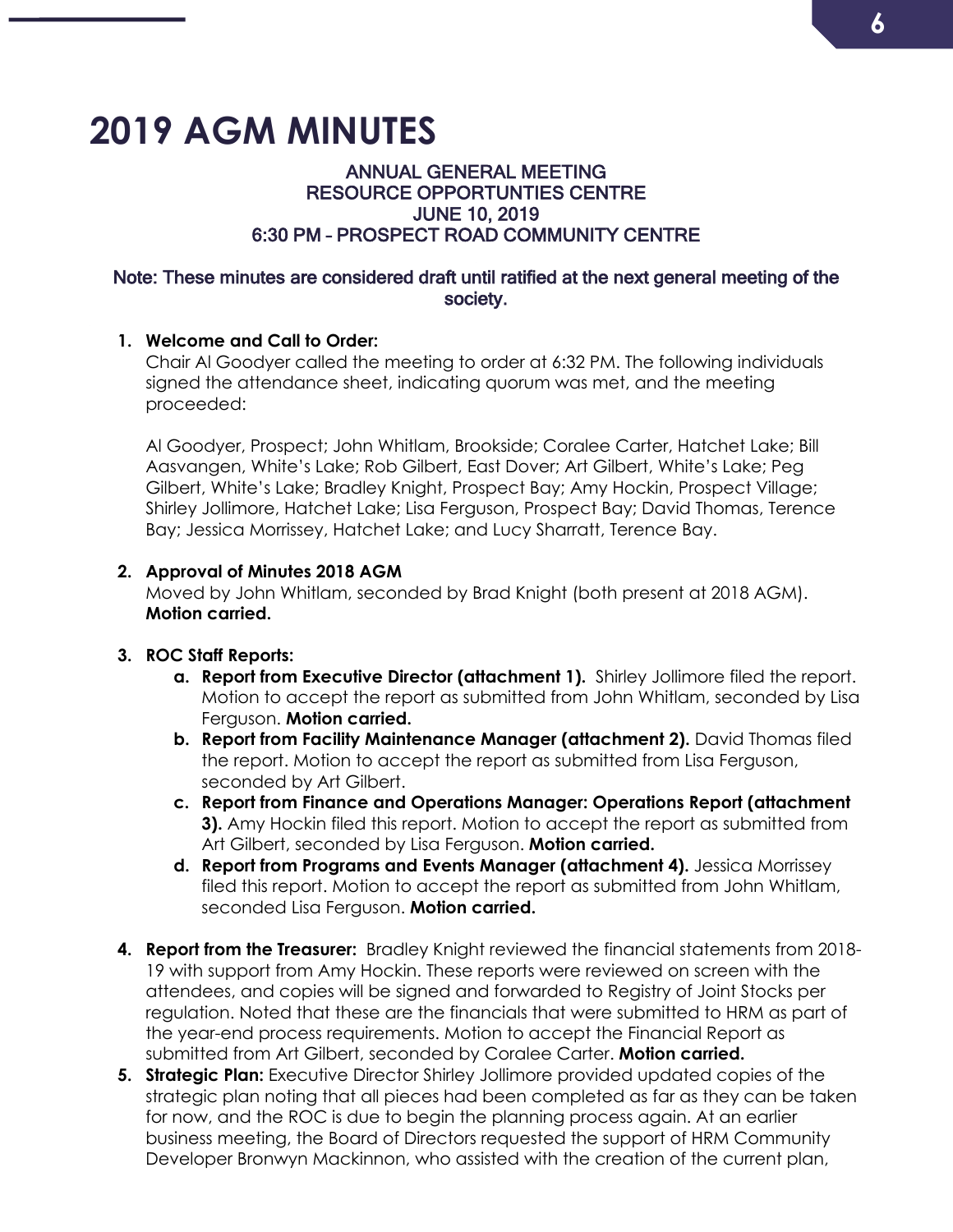and she will be contacted to begin the process in September. There may be some prework required on the part of the Board over the summer; this information will be shared as soon as it is available. A copy of the updated plan will be posted on the ROC website. Motion to accept the report on the Strategic Plan from John Whitlam, seconded by Lisa Ferguson. **Motion carried.**

#### **6. Board Elections 2019-2020:**

Elections for Board of Director positions were presided over by Executive Director Shirley Jollimore. All officers of the Board officially resigned at the AGM, per the ROC bylaws.

The ROC board has the capacity for a maximum of 15 board members. Six directors have expired terms as of today, but all willing to re-offer. One application was received in advance of the meeting from Bill Aasvangen, who was present for the elections. After three calls for nominations from the floor, no further candidates were identified.

Al Goodyer: moved by Rob, seconded by Coralee that Al Goodyer be elected as Director. **Motion carried.**

Lisa Ferguson: moved by Al, seconded by Rob that Lisa Ferguson be elected as Director. **Motion carried.** 

John Whitlam: moved by Al, seconded by Art that John Whitlam be elected as Director. **Motion carried.** 

Nicole Slaunwhite: Nicole was not present, but informed Shirley via email that she was willing to return. It was noted that while Nicole is not always able to attend in person, she is available to staff easily for consultation and has an expertise that is not otherwise at the table. Moved by Art, seconded by John that Nicole be elected as Director. **Motion carried.** 

Bradley Knight: moved by John, seconded by Lisa that Brad be elected as Director. **Motion carried.** 

Peg Gilbert: moved by Coralee, seconded by Rob that Peg be elected as Director. **Motion carried.** 

Bill Aasvangen: moved by Art, seconded by Lisa that Bill be elected as Director. **Motion carried.** 

#### **Election of Officers:**

Al Goodyer was elected Chair, moved by John, seconded by Rob with a unanimous vote.

Rob Gilbert was elected Vice Chair, moved by Al, seconded by Peg with a unanimious vote.

Bradley Knight was elected Treasurer, moved by Peggy, seconded by Art with a unanimous vote.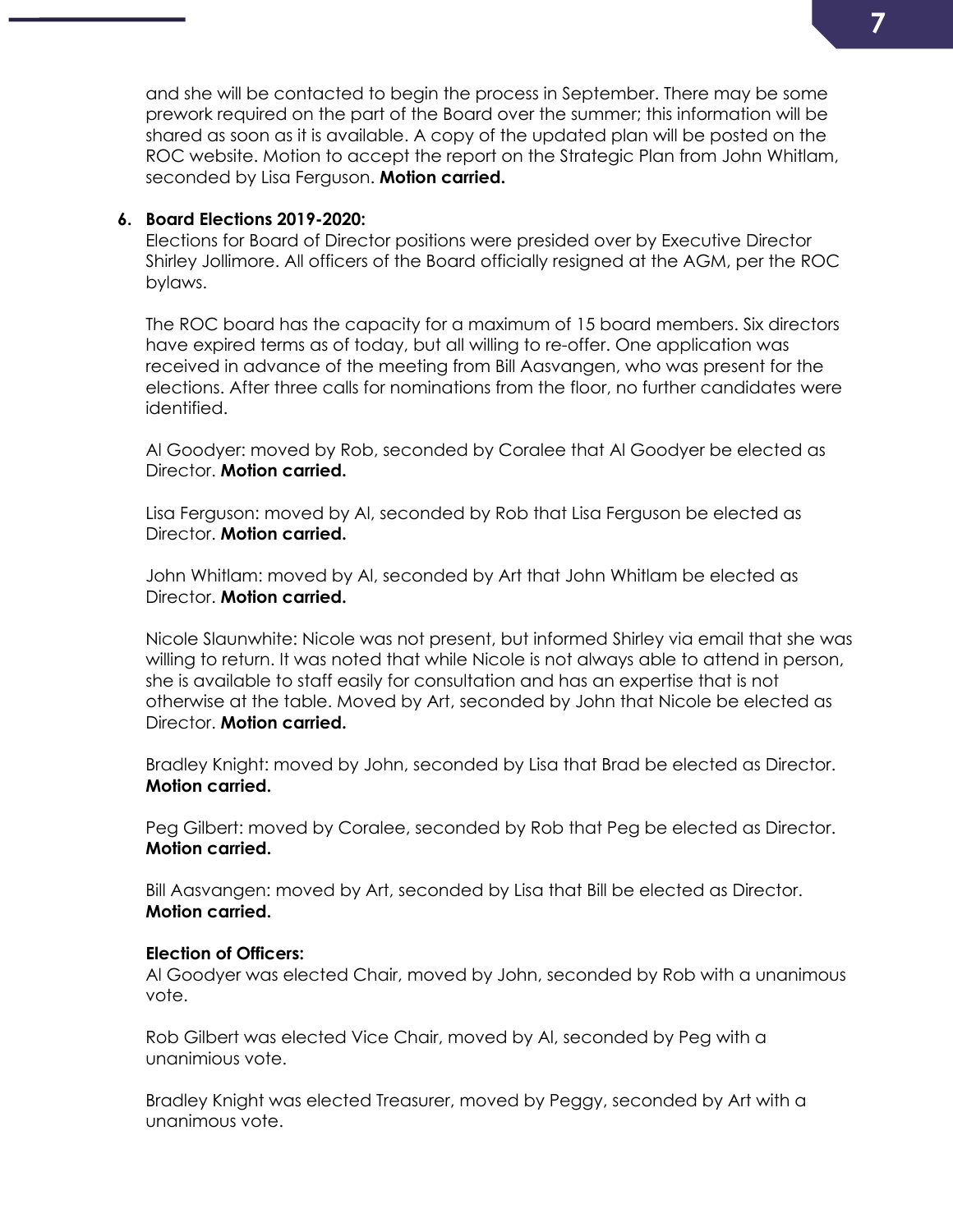Coralee Carter was elected Secretary, moved by Al, seconded by Lisa with a unanimous vote.

On behalf of the staff and management of the ROC, Executive Director Shirley Jollimore thanked the board members for their service and their willingness to reoffer for the Board of directors for a new term.

- **7. Meeting schedule:** At the last business meeting the 2018/19 board recommended to stay board meetings over the summer unless urgent business arose. The newly elected Board reaffirmed this decision. The next regular business meeting will take place the 4<sup>th</sup> Monday September, but a Finance Committee meeting with the Treasurer to review Q2 reports will happen prior to the board meeting. It was noted that both the Transit Committee and the Fundraising Committee will likely meet over the summer, pending grant approval and planning moving forward.
- **8. Adjournment:** Prior to adjournment, Lisa Ferguson thanked the staff on behalf of the Board for their work and commitment to community. Motion to adjourn from John Whitlam at 7:56 PM.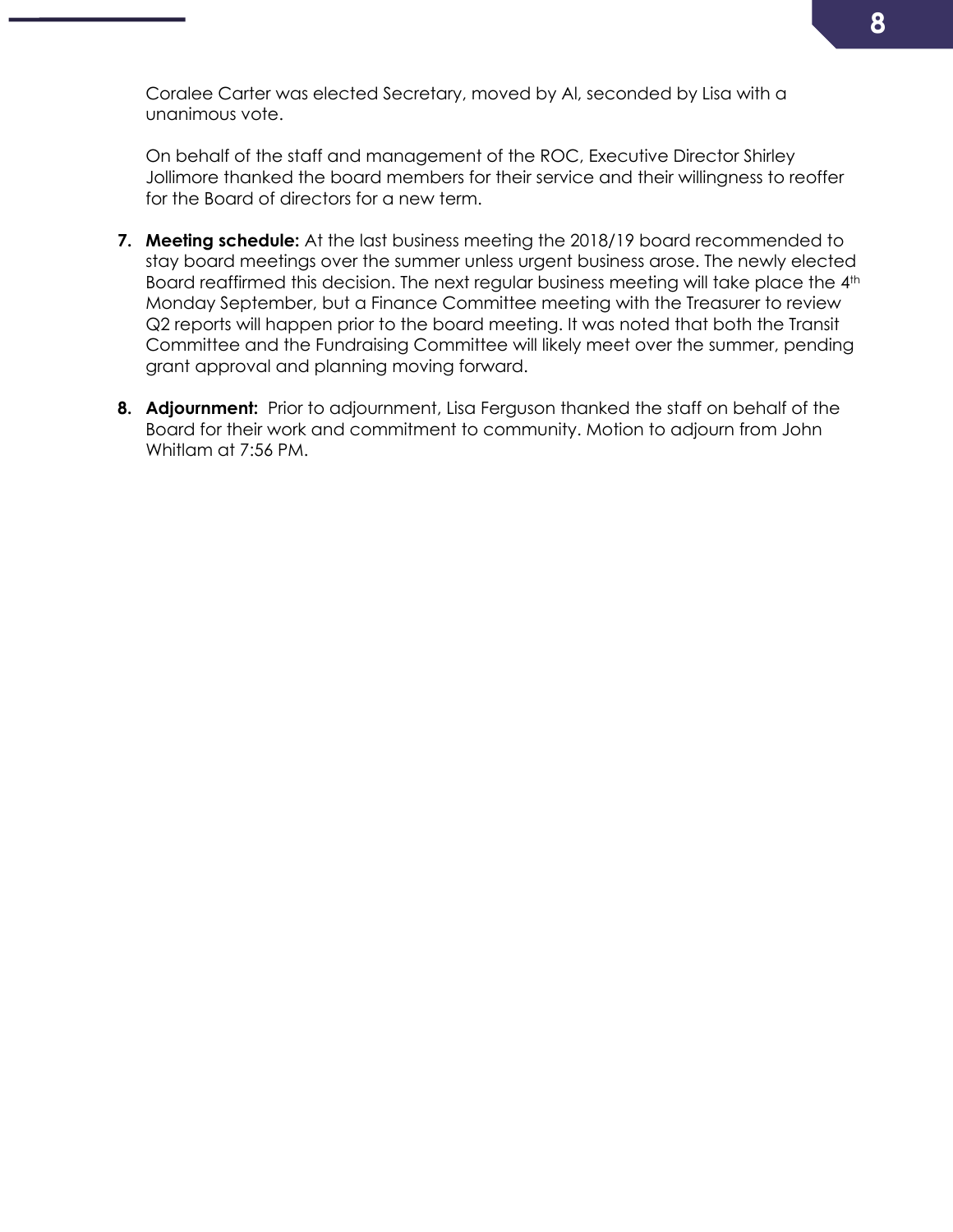## **REPORTS**

#### **Chair Report**

Good evening and welcome to the 2022 Resource Opportunities Centre Annual General Meeting. I want to thank you all for coming this evening, and I would like to extend a huge thank you to the Past Chairs and Directors of the Board who dedicated their time and experience, especially during COVID-19. I also want to take this time to thank the Staff of the ROC who worked through the pandemic and continue to work to create recreational programs at the PRCC for the community.

The last AGM was held in 2019, where six board members were added to the Board of Directors, bringing the Board to seven (7). Tonight, and more specifically since May 2022, the Board of Directors of the ROC stands at four (4) Directors, of which only one was elected on June 10, 2019. As elected board members resign between terms and AGM's, the bylaws allow members of the society to be voted onto the Board as a director by the Board to fill term vacancies. This bylaw was implemented over the last number of years during the pandemic, and while this was an efficient policy tool to use, it is now time for the members of the society to have the ability to vote on who they would like to represent their interests. This is one of the many reasons it is imperative to have an AGM this year.

You will note that this chair report is not traditional. We are a new board, with Marley, Derek and I joining around January 1, 2022. We were lucky to have retained Brad as Treasurer to aid us in financial discussions, decisions, and overall historical knowledge. It is important to note that the ROC heard the community's concerns in November 2021. As a result, the Board reviewed and actioned recommendations and recruited board members. From there, the Board has begun a new journey, built around Governance, Policy, Transparency, Professionalism, Relationship Building and above all, Communication.

#### Governance and Policy

The Board has begun to relook at the Governance Manual and is implementing best practices and building solid policy that reflects the organization's goals. This current Board recommends a strategic planning session in September built around collaboration and communication with the community and its stakeholders. This plan should outline the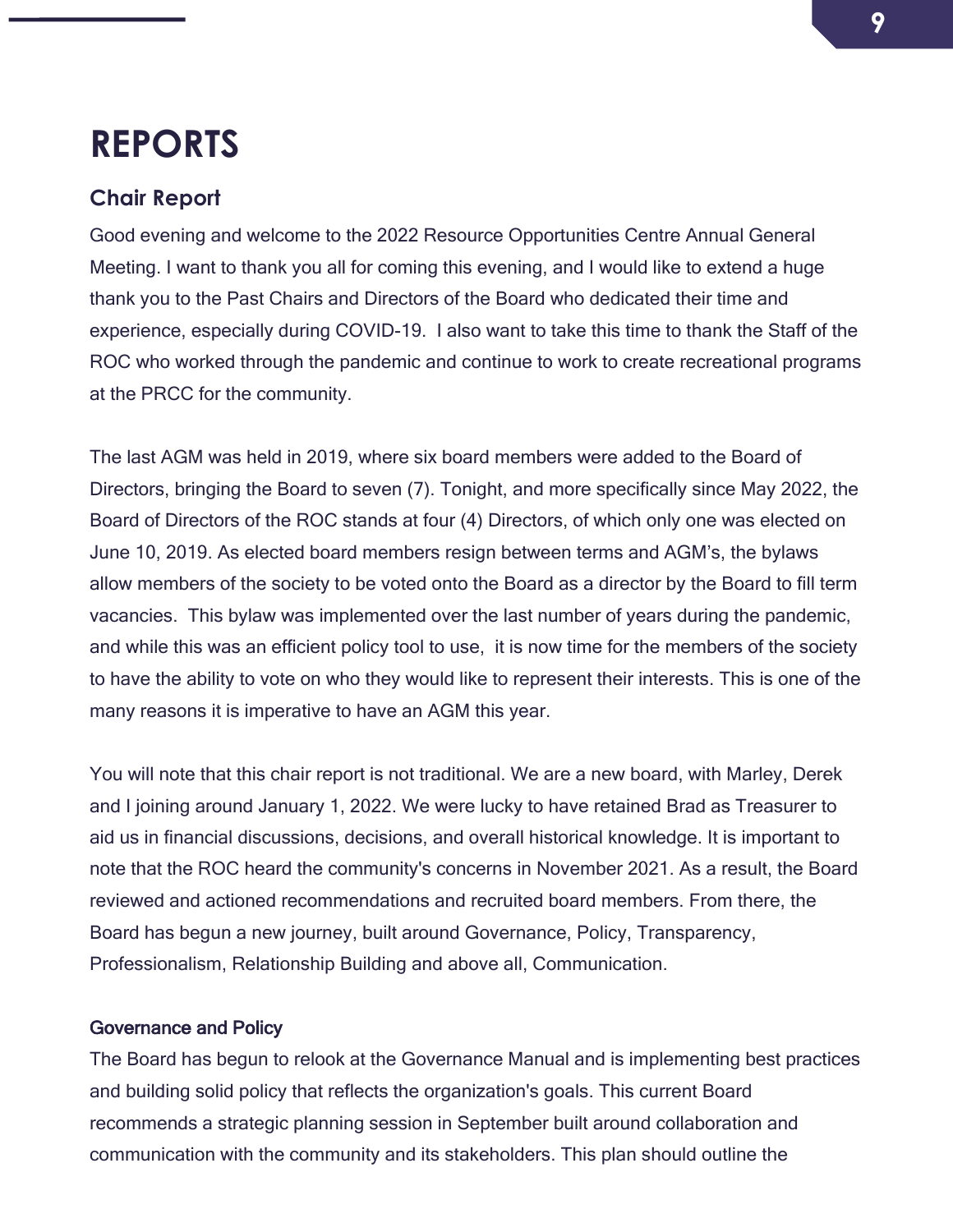organization's direction, vision, mission, and goals. This is a chance to ask the community what they want at the PRCC, where there have been failures and where there have been successes. The strategic plan will be incorporated into the Governance Manual and the Board's policy development.

#### **Transparency**

The Board is increasing transparency by posting meeting minutes and meeting dates on the website, having conversations with community members regarding concerns, and bringing forward concerns from the community.

#### **Professionalism**

The Board has adopted an unofficial competency-based approach by capitalizing on each board member's strengths and targeting duties to those strengths. This approach is being used to advance the ROC as a society.

The Board is embedded in governance and eliminating conflicts of interest. In addition, the Board has introduced standardized templates for things such as agendas and minutes.

Lastly, the Board of Directors is committed to communicating to the public, community and members respectfully and professionally, answering concerns in a timely fashion and helping to mediate community concerns.

#### Relationship Building and Communication

The Board has begun to rebuild relationships with our community, political representatives and HRM. Each of these groups and individuals are champions for the ROC as they all aid the ROC in its ability to provide recreational programs to the community.

There is still so much to do but there are great opportunities for individuals who are passionate about supporting the Prospect Road Community Centre and our community.

Kind Regards, Sara Allain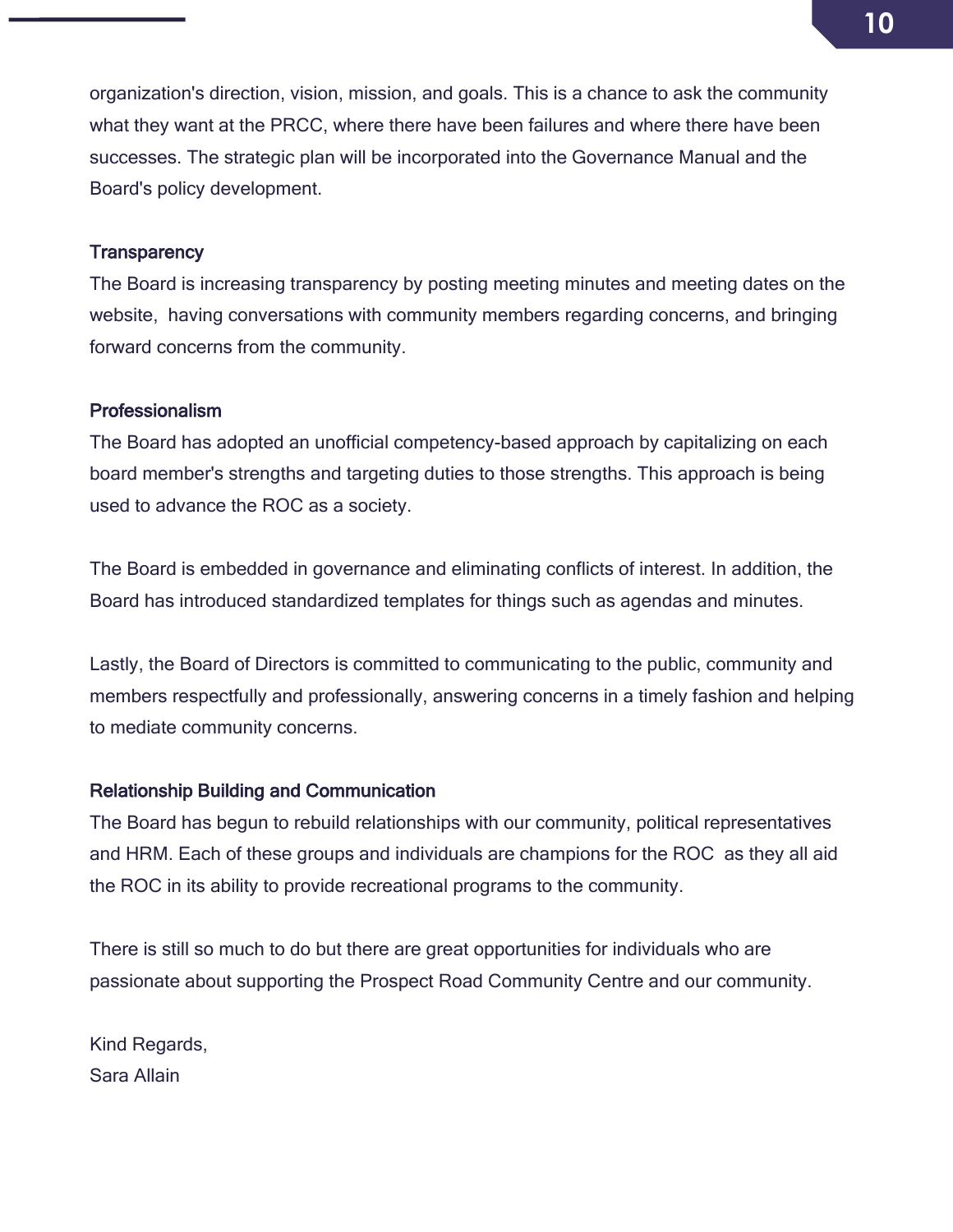#### **Operations and Finance Manager Report**

The last three years have been such an interesting adventure, with many twists and turns. From an operational standpoint we tried to see the pandemic and its incredible amount of challenges as an opportunity for forced innovation and evolution.

#### Challenges:

Pandemic related restrictions & NS Public Health regulations dictated our new way of life; operating multiple industry sectors within the PRCC facility was a difficult task with many guidelines opposing one another, some sector guidelines were not possible to meet, not to mention the various amounts of mandatory shut-downs and last minute notice on guideline changes.

I would like to send thanks to all of our staff for their efforts with vaccine checking, symptom screening etc. These hard working staff were conscripted into the NS Public Health Army with no notice and without prior consent, they were forced into some really hard and difficult conversations with their friends and neighbours. We are extremely grateful for their efforts in keeping us compliant with the ever changing and numerous guidelines and contributing to the safety of the Prospect Communities.

#### Pandemic related funding support:

Throughout the pandemic we kept attuned to the endless stream of press conferences, both federally and provincially, paying specific attention to funding related opportunities. Many of the support solutions were loans with flexible repayment, and it was our feeling at the time that a not for profit should not be borrowing funds as it placed liability on the Directors of the organization. We were however able to take advantage of the Small Business Impact Grant via the provincial government in both 2021 & 2021, as well as the federal Canadian Employee Wage Subsidy. This subsidy is largely responsible for keeping the doors open over the last two years and used a sliding scale in calculating our payroll reimbursement using comparative income from each period over the same period in 2019.

#### Hiring:

Hiring has been an ongoing challenge over the last few years; as a not for profit organization we see the value in paying a living wage, but are challenged to meet that due to the rising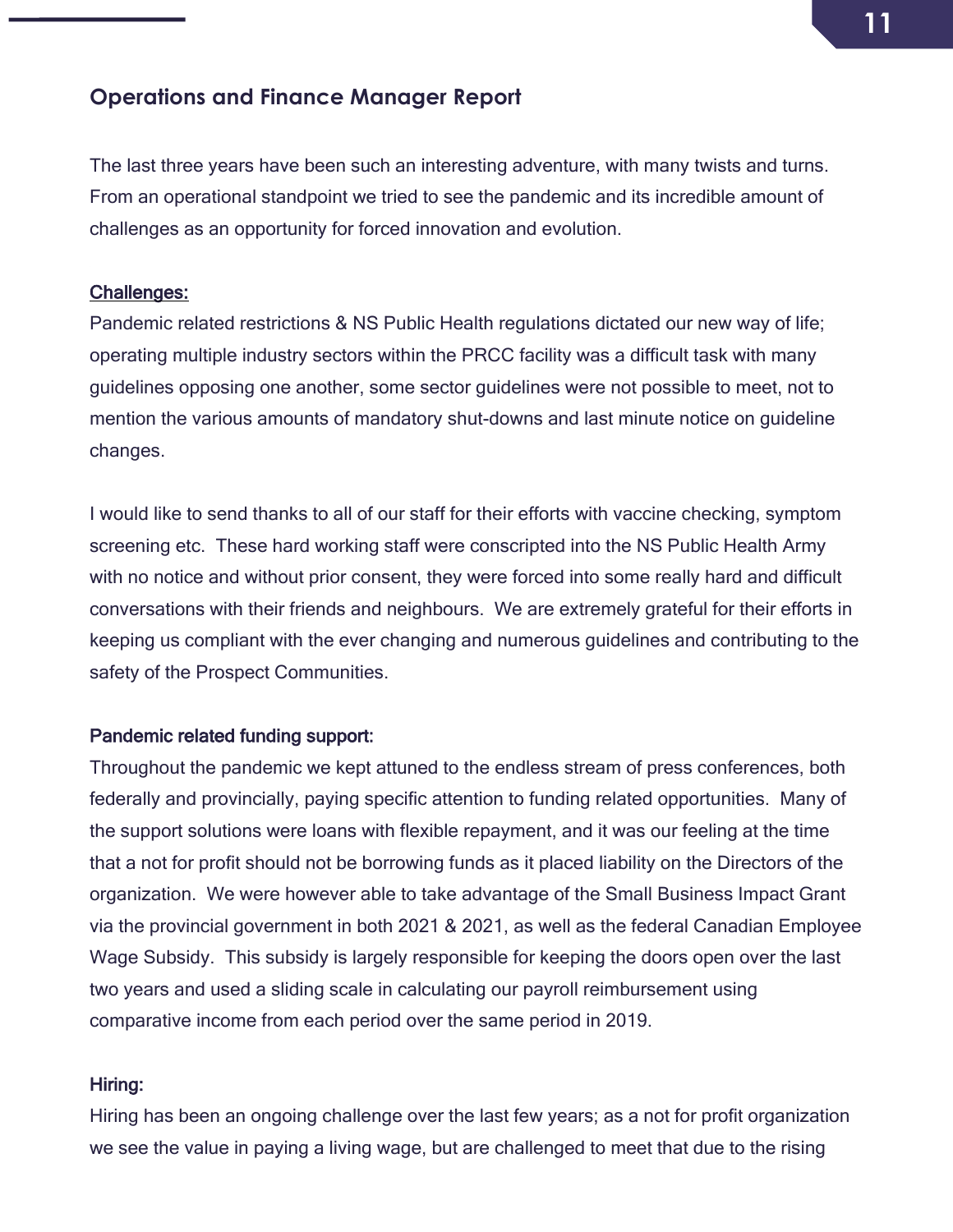cost of all expenses while keeping the costs of programming accessible and affordable to the Prospect Communities. The current job market is very intense, with many industries being vastly understaffed, this creates an environment where the majority of applicants are looking for \$18-\$20 per hour for entry level positions, which we are unable to compete with. Our applicant pool is also reduced by the lack of access to public transit, reducing our candidates to those that have access to a vehicle, or within walking/biking distance of the facility.

#### Infrastructure Issues:

In the summer of 2020 we experienced issues with our non potable water pump, reducing our washroom capacity. Thankfully the issue coincided with the NS Public Health guidelines, reducing our summer camp participants as well as use of the facility as a whole. The issue was remedied in December of 2020. We again experienced issues with the potable water system in January of 2022, which led to a closure of the facility for three weeks, on the instruction of Department of Environment, while repairs were complete, as we were without hand washing & drinking water.

We want to send special thanks to HRM for working closely with us to find a solution to this stressful situation especially amid the pandemic related shipping & procurement delays.

#### Technology:

Our lack of access to an online registration system, created challenges and would have been very helpful during the pandemic especially during times of reduced staffing. Over the last two years we have worked to identify an online registration platform, however, due to a large setup cost of and annual service fee, we are working to identify funding opportunities to reduce the financial burden. We hope to be in a position to purchase this platform in the near future, but it is very dependent on our budget.

#### Successes:

#### Farmers' market:

In 2020 due to the lack of ability to gather we moved our farmers' market online. This took us from a situation where we asked a vendors name, what they sold and took payment for a table, to a situation where we had to virtually "touch" each item, for each vendor, three time to add it to the website, communicating sales and inventory to vendors on a regular basis. Needless to say this was a very energy intense initiative, however we are happy to report that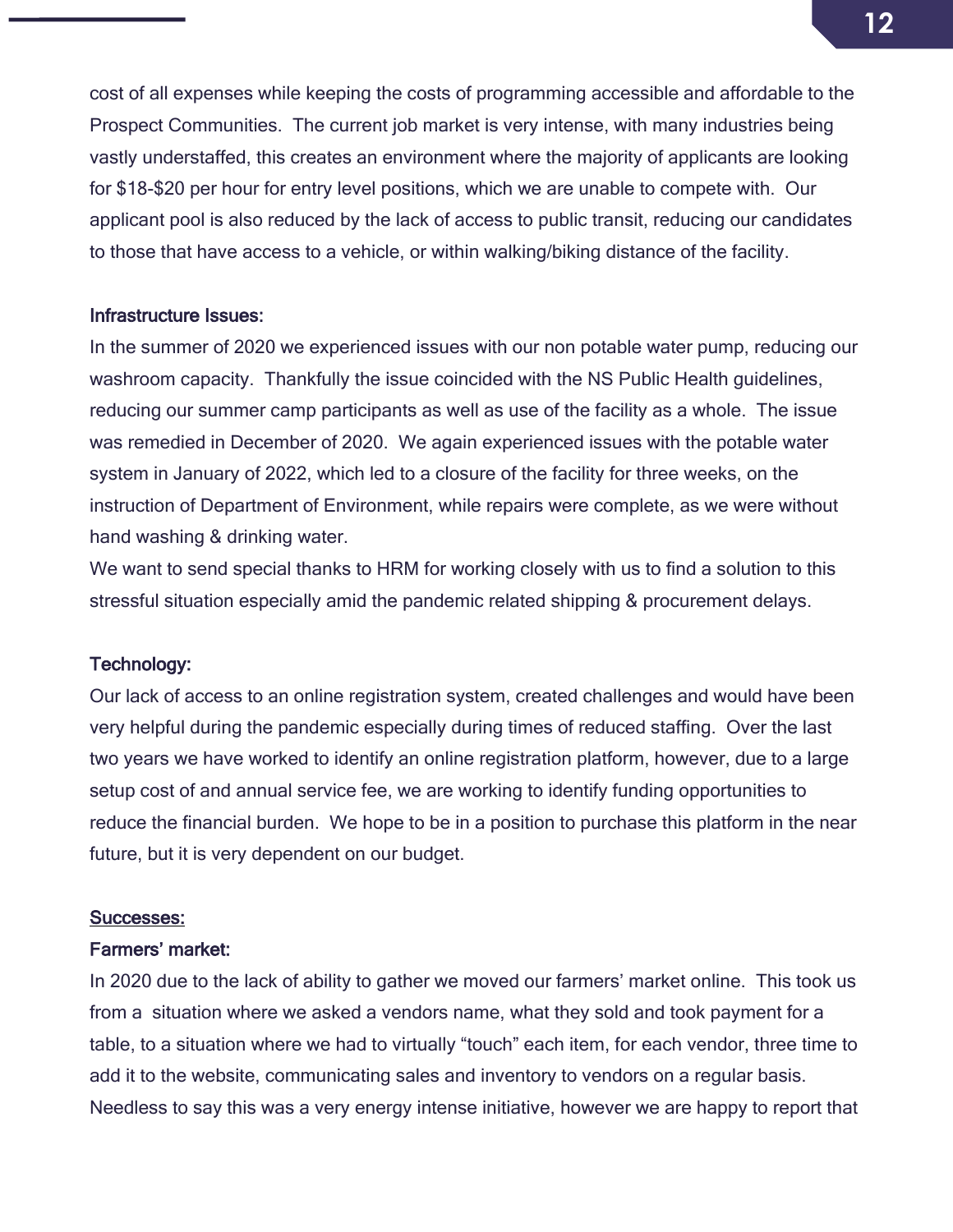as of March 31<sup>st</sup>, 2022 we provided access to local goods to the Prospect Communities, as well as supported the vendors and local economy in sales of over \$98,000.

We hope to bring back the farmers' market in-person at some point, however a survey of the current vendors indicate that they are not yet comfortable returning in person, and that rising costs for gas, feed, wages etc. means that it is not cost effective for them to spend travel time, time working at the market or paying someone else to work at the market. For now we will remain online and will continue to periodically survey the vendors.

In 2021 we were also able to partner with Nourish NS and the Farmers' Markets of Nova Scotia Cooperative to support 30 families from the Halifax West Family of Schools. Each family is provided with a \$30 coupon to use on the farmers' market website, and every second Monday, Outreach Workers from the Schools Plus program pick up the orders and deliver them to the families. As of March  $31<sup>st</sup>$ , 2022, \$6800 have been redeemed by these families and we will continue partnership through to December 31<sup>st</sup>, 2022 and hopefully, beyond.

#### Covid-19 testing initiatives:

Under the Chamber Of Commerce we were accepted into a Covid-19 testing program for our employees, giving staff access to test kits, helping keep both our employees and program participants as safe as possible. Due to a change in testing strategy, this program ended in December of 2021.

In early 2022 we were accepted into the Red Cross @ Work program, again allowing us to continue to offer test kits and kn95 masks to our staff. Additionally we were accepted into the Red Cross @ Home Program, giving the Prospect Communities access to test kits and masks. We continue this program today and you are welcome to pickup kits and masks at the table by the front desk.

#### Western Common Advisory Committee:

The Western Common Wilderness Area is a local wilderness trail system. The master plan for developing the area spans 60 years and the PRCC is likely to act as one of the main gateways to access the trail system. This is a project of HRM, and as such they have an advisory committee to provide recommendations to community council regarding its development. In 2021 the ROC successfully requested that the terms of reference for the committee be amended to include a seat at the table for the ROC as the operators of the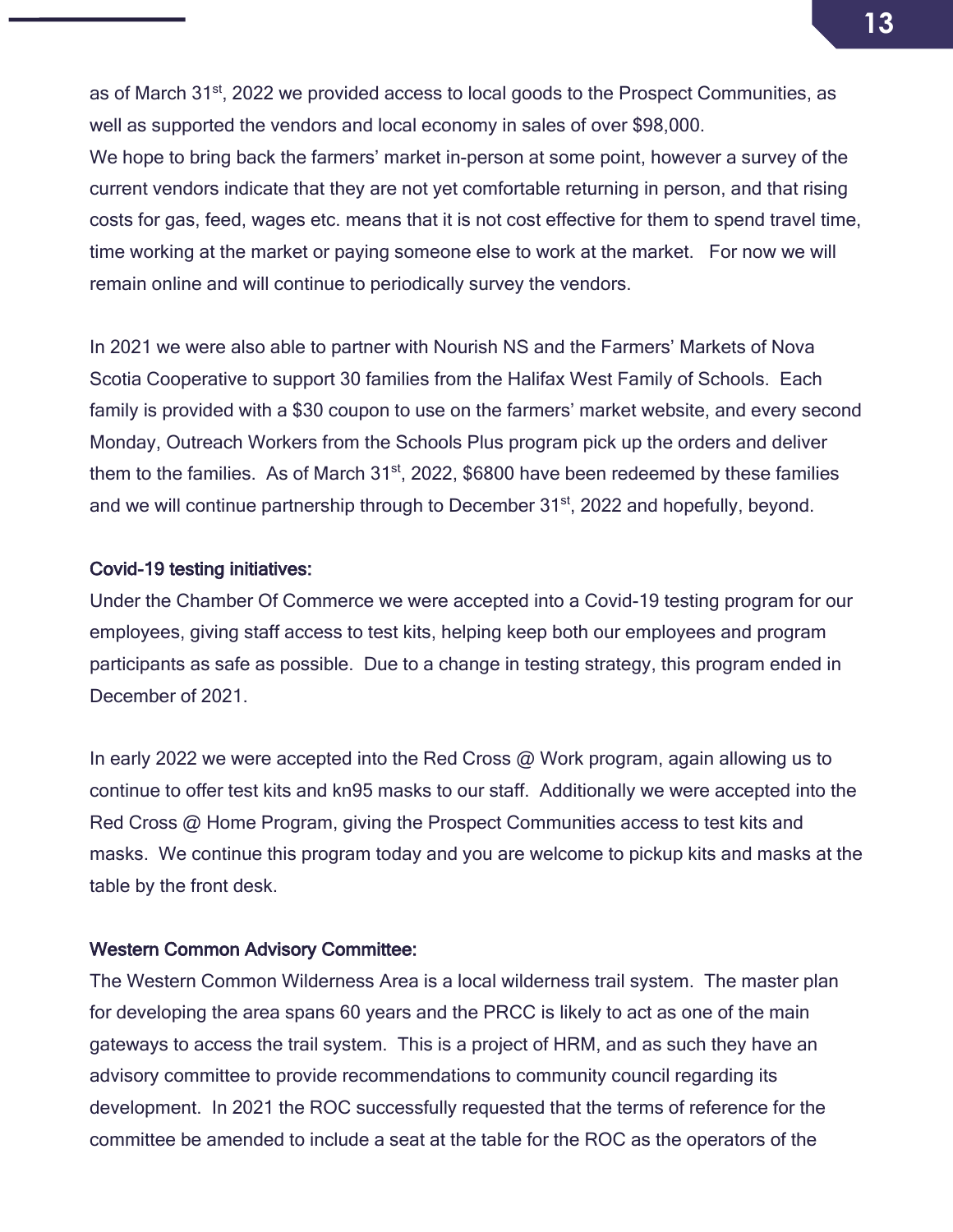Prospect Road Community Centre to ensure that we could collaborate and provide feedback due to the facility being located on the shared property.

#### Strategic Planning Cohort:

In early 2022 we were also successfully accepted into a Strategic Planning Cohort through a Chamber of Commerce learning opportunity. This formal delivery of this program has ended and we will be using the learning to guide and inform the ROC's strategic planning later this year.

#### Technology:

In 2021 we were able to upgrade our communication systems to Google workspace at a reduced costs under a not for profit program through Google. This has allowed us to strengthen our internal systems.

#### Thanks & Closing:

In closing I would like to thank all of the ROC staff and volunteers; these past few years have been filled with stress and uncertainty and it has not been easy. We recognize the efforts you made and continue to make and we are so appreciative.

I would also like to thank the Prospect Communities for their patience in a time of endless and ever changing restrictions. Often we found out about restrictions at the same time as the public, and/or waited for clarification from the government department after announcements were made, which left us in a reactionary position, when we would have preferred to be in a proactive position. We know this was frustrating; it was for us as well. We appreciate you all and are thankful for your support.

We are very close to returning to prepandemic operations, and are working hard behind the scenes to prepare.

Sincerely, Amy Hockin Operations & Finance Manager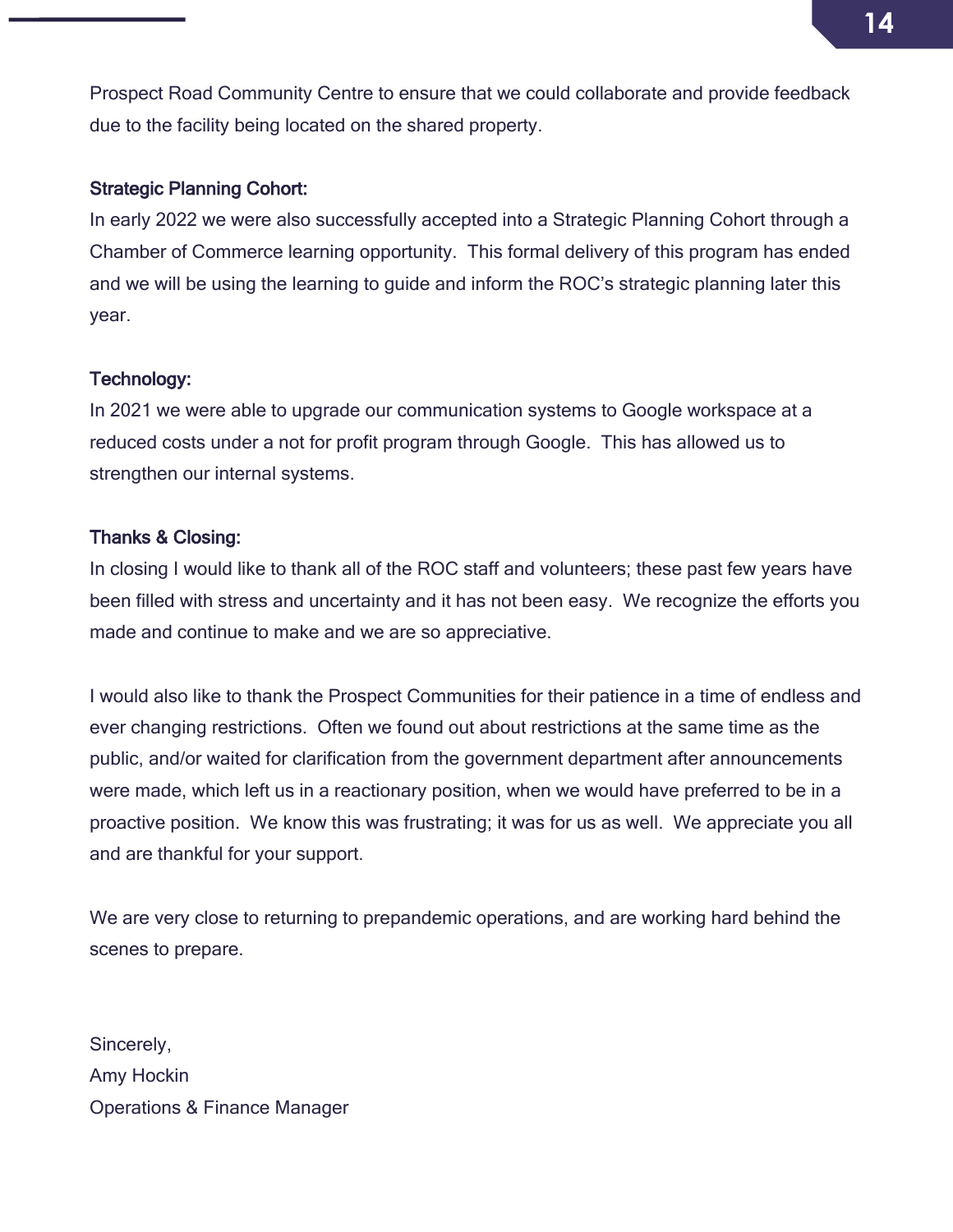#### **Programs and Events Manager Report**

If I was asked to summarize the past 3 years in one or two sentences I would say that it's best described as one of the most intense roller coasters; with twists, turns, upside-down flips, high points and low points. As we entered 2020 we had lots of exciting plans on the horizon that were soon quickly changed; forcing us to be flexible, innovative and most importantly understanding that a lot of aspects of day-to-day life were suddenly out of our control.

Sports, recreation and social events/gatherings were often the first activities to become restricted as we moved through the various waves that the pandemic dealt us. Despite it all we managed to offer programs and services when restrictions allowed, adjusting our delivery of programs and ensuring we complied with all required guidelines and protocols.

In June of 2020 we received word that we would be able to return to operations for our Summer Day Camp Program as child care was deemed essential. This would mean a summer like no other with lots of restrictions in place, small group sizes and limited access to certain program materials. The challenge was met head-on by our amazing summer student team who made the summer of 2020 extra special for the children in our care.

As we moved into Fall an ongoing issue with our water system and continued public health restrictions limited our activities, however, we were able to offer gymnasium rentals, pickleball a few times per week and our Before & After School and Preschool Program in limited capacities. Unfortunately, the Fall of 2020 ended with more restrictions that closed the facility for almost a month over the holiday season.

The beginning of 2021 brought new hope for programming once restrictions began to ease again mid-January. Our child care programs resumed, the players were back on the pickleball court and we reintroduced our indoor walking group. January 2021 also marked the beginning of our Seniors Lunch to-Go program, where over the course of 11 weeks we served nearly 1400 meals to seniors in the Prospect Communities via weekly curb-side pickup. We hosted a successful March Break Day Camp, Babysitting Course & Home Alone Course followed by the beginning of some of our regular recreational programming such as adult sports and fitness classes.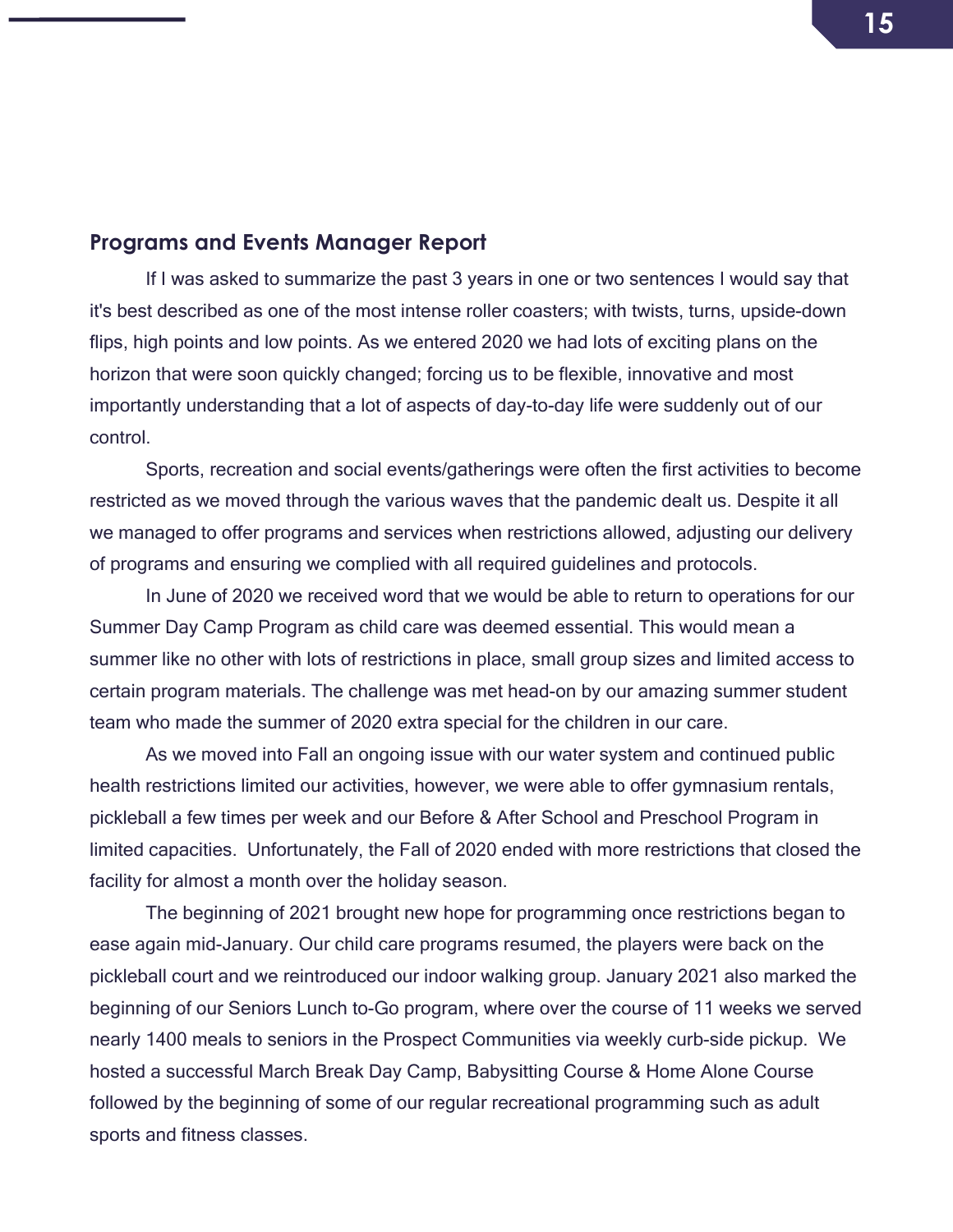Just as momentum was gaining on our rollercoaster ride we experienced yet again an upside-down flip and were forced to close for another month-long period in April/May 2021. This ended our session of recreational programs early, cancelled all established rentals and closed our child care program.

Upon our return we began planning for our Summer 2021 programs & day camp programming. We introduced multiple new fitness programs, a Preschool-age summer camp program and had one of most successful Summer Day Camps seasons to date. Once again our summer student team rose to the occasion and provided exceptional care despite the restrictions in place and ensured that each day was a new adventure for the children.

Moving into the Fall of 2021 we were excited to return to more 'normal' levels of programming. The pickleball program, indoor walking group & senior washer toss all resumed as part of our day-time programming. The Before & After School and Preschool programs grew to near pre-pandemic levels as restrictions eased and we introduced 10 new fitness classes, 2 adult sport programs, and 5 children/youth sport programs. We continued to experience a challenge with hiring qualified instructors to bring more new programs to our roster. We hosted 3 holiday events that included a pickleball tournament, a drive-thru visit with Santa / food drive and prepared 104 free turkey dinner meals for seniors. Unfortunately, once again, our Fall season was cut short by increased public health guidelines.

As we entered 2022 we had hoped to ramp things back up immediately, however, we experienced an issue with our water system at the facility that forced us to close for a number of weeks. This put us behind schedule for resuming recreational programming, rentals & child care. Once the issue was resolved and public health restrictions eased we bounced back into programming on a gradual basis. We welcomed a new fitness instructor and added to our line up programs. We were able to reinstate our Seniors Lunch to-Go program and served over 900 meals in 9 weeks via curb-side pickup.

Spring 2022 has brought the most hope that our rollercoaster ride might be coming to a slow end. As public health restrictions ended we saw an increase in activity at the facility, more rental opportunities, and increased program offerings. We added over 30 new programs for participants ages 2 & up and we partnered with organizations such as Sportball and the Prospect Road Basketball Association to bring partnership programs to our facility. We are continuing to onboard new instructors so we can bring more diverse programming in our future seasons. We launched the Prospect Communities Outdoor Bingo month-long event, which is made possible thanks to ParticipACTION and hopes to engage folks in exploring all of the great outdoor spaces our community has to offer.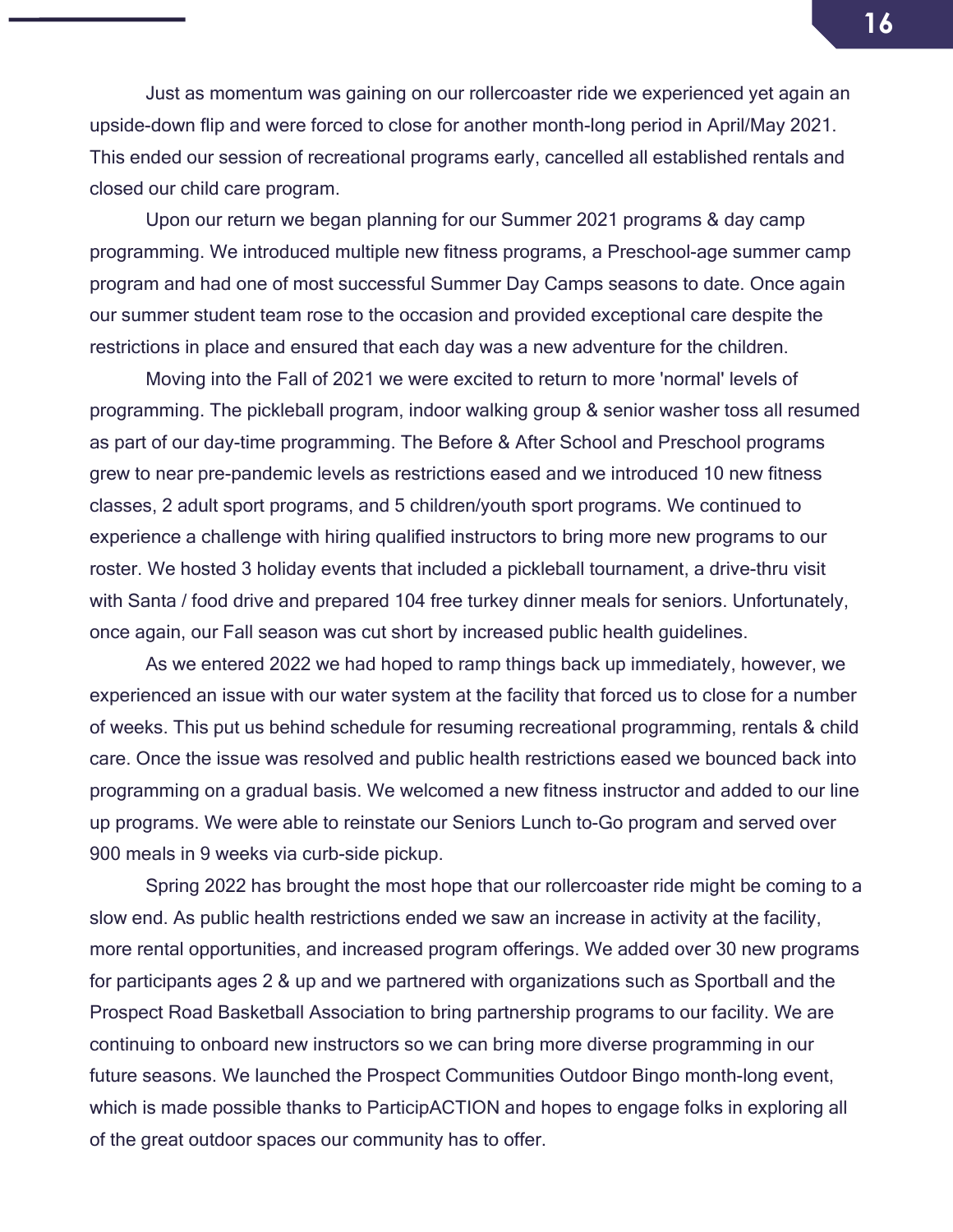There is still work to do to achieve our pre-pandemic level of activity and then surpass that with new opportunities. We are actively working to recruit for current employment opportunities, which has been met with some difficultly over the past 2 years. We have established an open-call for instructors, facilitators & experts who wish to bring their knowledge forward by way of establishing a workshop or program. We are looking ahead to another successful summer and are in the beginning stages of outlining an exciting Fall programming season.

All of the above opportunities would not have been possible without an amazing team of employees and volunteers. Our team has gone above & beyond to ensure that guidelines were followed when necessary and were innovative in finding ways to adjust delivery. They were patient, flexible and understanding as we navigated many challenges together.

Respectfully submitted, Jessica McCarron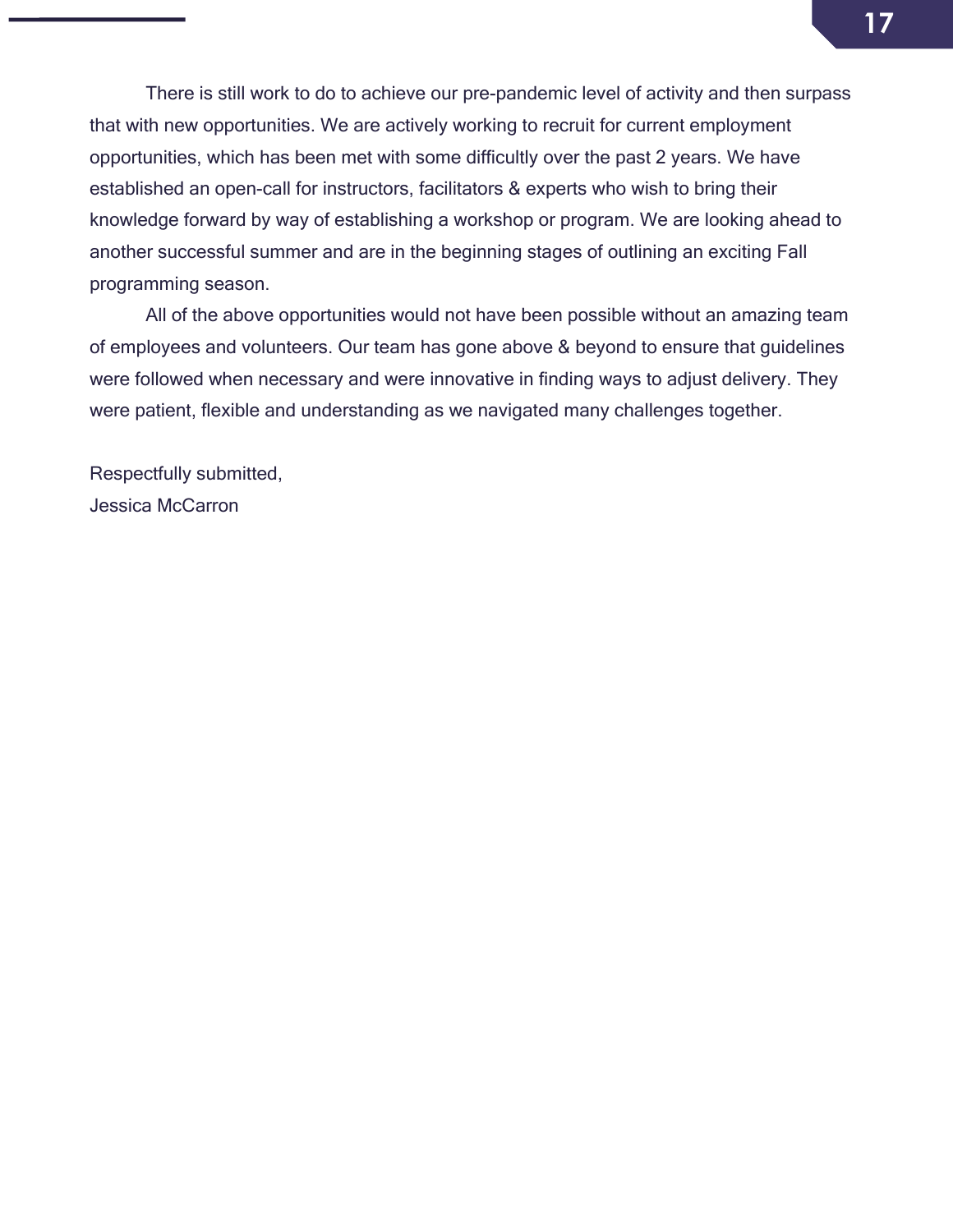## **FINANCIAL REPORT**

### ROC Financials – FY2020

#### Note: COVID-19 Pandemic, closed March 15 (16 days), 96% of full year.

#### Revenue: \$706,111.83

- Led by kids programing (\$330K)
- Start of farmers market (\$4.7K)

#### Expenses: \$733,952.55

- Payroll was the biggest expense (staff plus instructors \$491K)
- Start of pandemic, CEWS (\$107)
- Pandemic-related refunds issued (15K)

#### Surplus/Shortfall: -\$27,840.72

### ROC Financials – FY2021

#### Revenue: \$352,298.11

- Pandemic year, very little rent revenue (\$830)
- Managed to operate kids programs when restrictions allowed (\$126K)
- Adapted the farmers market to an online platform (\$52K)
- Applied for and received COVID-specific grants (\$9.5K, 2 NS gov [SBIG], 1 HRM for plexiglass)

#### Expenses:

- CEWS helped with payroll costs (\$154K)
- Write-off of pandemic-related refunds (\$15K)
- Farmer's market expenses increased as well (\$46K)

#### Surplus/Shortfall: \$32,902.92 (-\$121,208.81 without CEWS)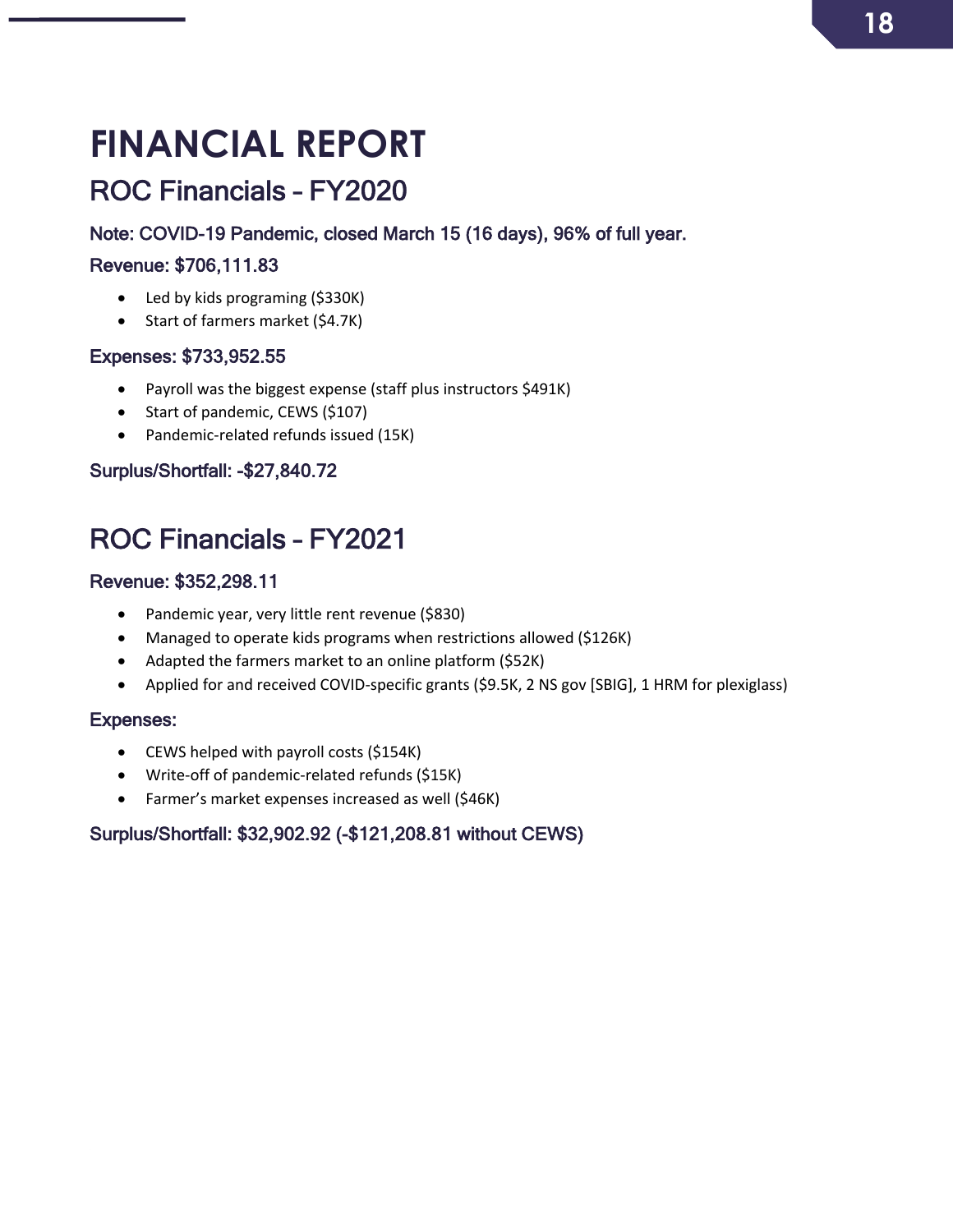### ROC Financials – FY2022

#### Revenue: \$474,623.86

- Started to get back to normal on the rental front (\$14K, \$325 related to refund due to restrictions)
- Programing started to come back to pre-pandemic levels (\$240K), kids programing still leading the way (\$211K)
- Farmer's market continued to be strong (\$50K)
- Increase in Catering/Kitchen Window services (\$20K) related to grant
- Applied for and received COVID-specific grants (\$6.1K)

#### Expenses: \$441,722.99

- CEWS helped with payroll costs (\$92K)
- Farmers market expenses (\$42K)
- Increased Catering/Kitchen Window expenses (13K)

#### Surplus/Shortfall: \$32,900.87 (-\$59,502.05 without CEWS)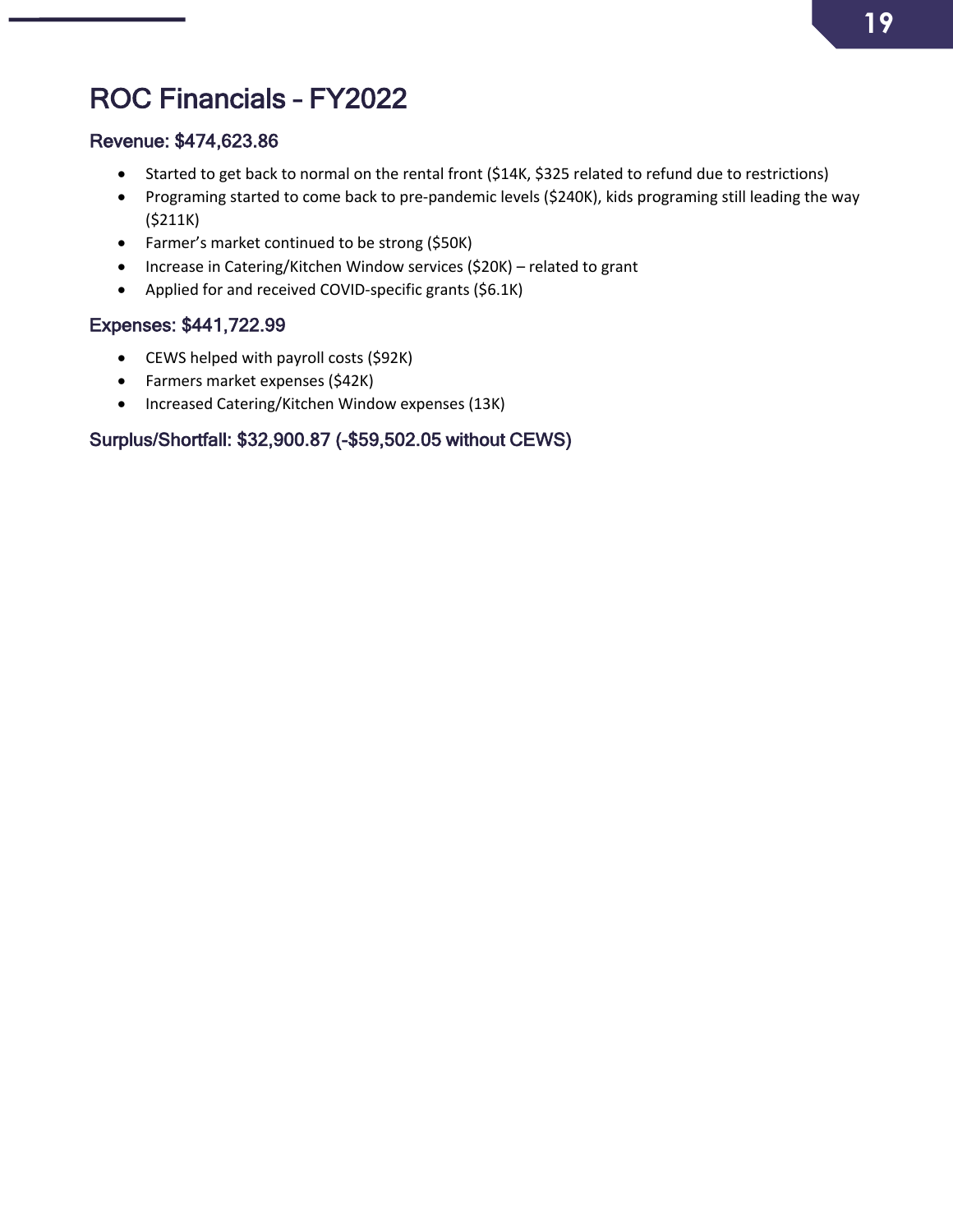## **NOMINATIONS**

The ROC Bylaws state that the Board should be between 5-15 Directors. The ROC Board of Directors has determined to take 9 board members this year to allow for additional board members to be added next year. Therefore, resulting in a staggering of terms.

### **Nominees:**

**Brad Knight (Re-appointment) -** Brad has spent most of his life in the prospect area and stays connected through family and friends. He graduated St. Mary's University in January 2016, having majored in accounting. In February 2022, he received his CPA designation. He first joined the Board in December 2015 as a member and became treasurer later on when the prior treasurer left the Board. He has remained in that role ever since.

**Derek Minney (Appointment)** – Derek is a physician who grew up in Pictou County and moved to Halifax to study at Dalhousie University. He works as a pathologist and laboratory medical director for the Nova Scotia Health Authority. He lives in Hatchet Lake with his wife and children.

Derek joined the Board of the ROC in January of 2022 with a desire to support the work of the ROC in the community, and to help respond to and meet the needs of the community for the future. He hopes to utilize the management skills and experience he has gained in his training and career, to ensure that the ROC provides high-quality community services.

Marley MacDonald (Appointment) - Marley is a Master's graduate currently leading the NSLC's Corporate Social Responsibility team as Manager, Social Responsibility & Community Relations. In her role she leads CSR efforts to help deliver on the NSLC's legislated mandate including community investment, responsible consumption education and awareness, and our environmental sustainability strategy. Marley brings a broad range of both academic and employment experience through a balance of both applied and theoretical knowledge to her work. She has over a decade of experience with strategic communications, community relations, stakeholder engagement, research, policy analysis, and project management.

Born and raised in Winnipeg, Manitoba, Marley moved to Nova Scotia in 2009 to pursue a Master of Arts in Criminology from Saint Mary's University. She has two young children and has been a proud community member of the Prospect and Area Communities since 2014.

Lynn Kazamel-Boudreau (Appointment) - My name is Lynn Kazamel-Boudreau, I have lived in Prospect Bay since 1987. I do work as a school principal and have been a